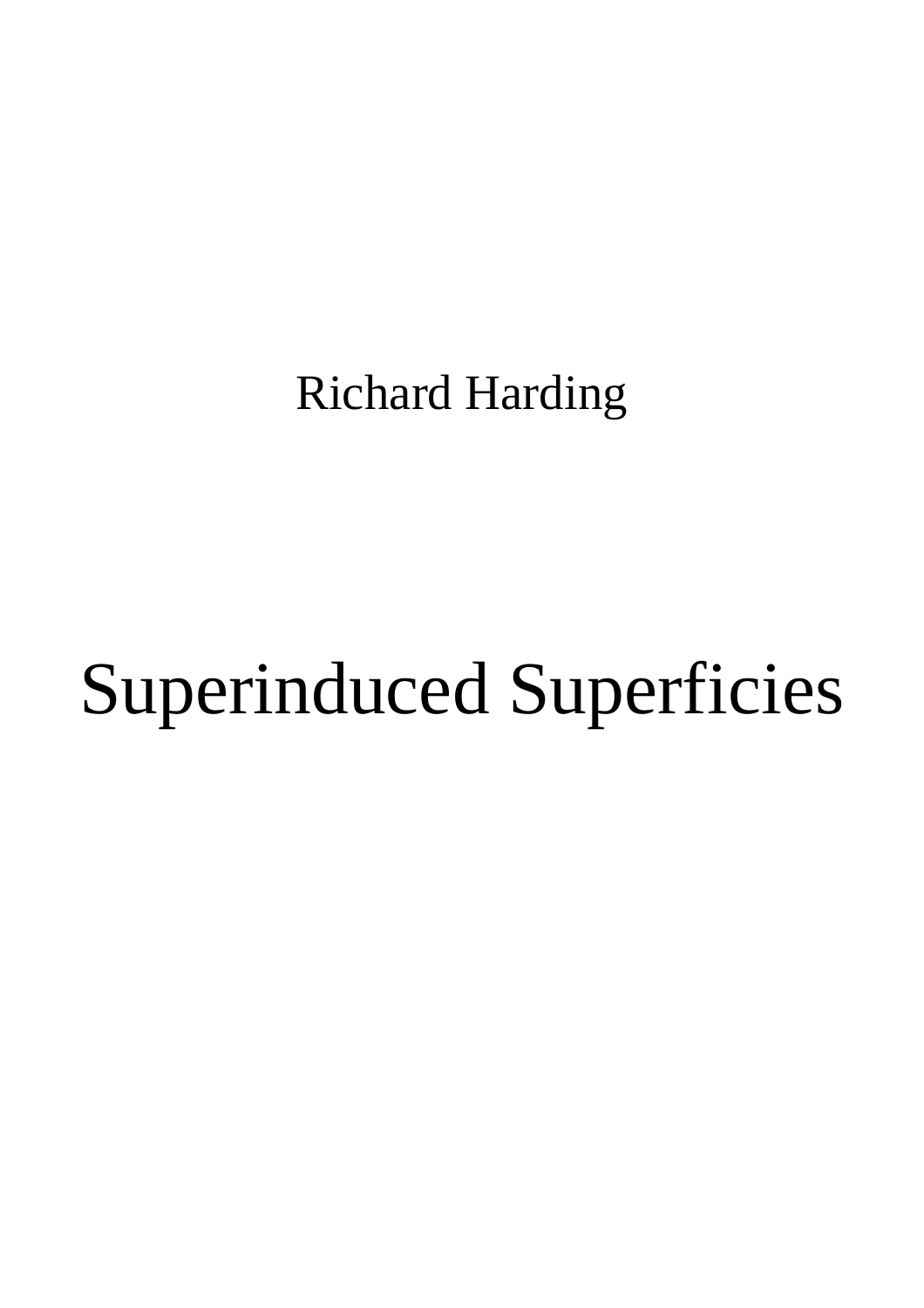*Superinduced Superficies* is for four instruments. The instruments chosen should ideally have short attacks and ringing decays. Suitable instruments might be plucked strings, piano or resonant tuned percussion.

At the start of the score are four rhythmic cells, one for each player. Each performer plays their chosen rhythm, at a steady tempo, throughout the piece. The pitches to be played are given as named pitch classes for each line. Each boxed pair of named pitches represents four bars of music so, for example, the performance will start with player one playing four bars of the notes  $C \& G$ , freely ordered, in the given rhythm, before being joined for the next four bars by player two, and so on. The named notes may be played in any octave. Certain of the four, or in one case eight, bar phrases are marked with repeat signs. In these cases, the given notes are to be repeated in the given rhythm, although the precise choice of note octave and order need not be identical. Global and individual dynamic changes may be negotiated in performance.